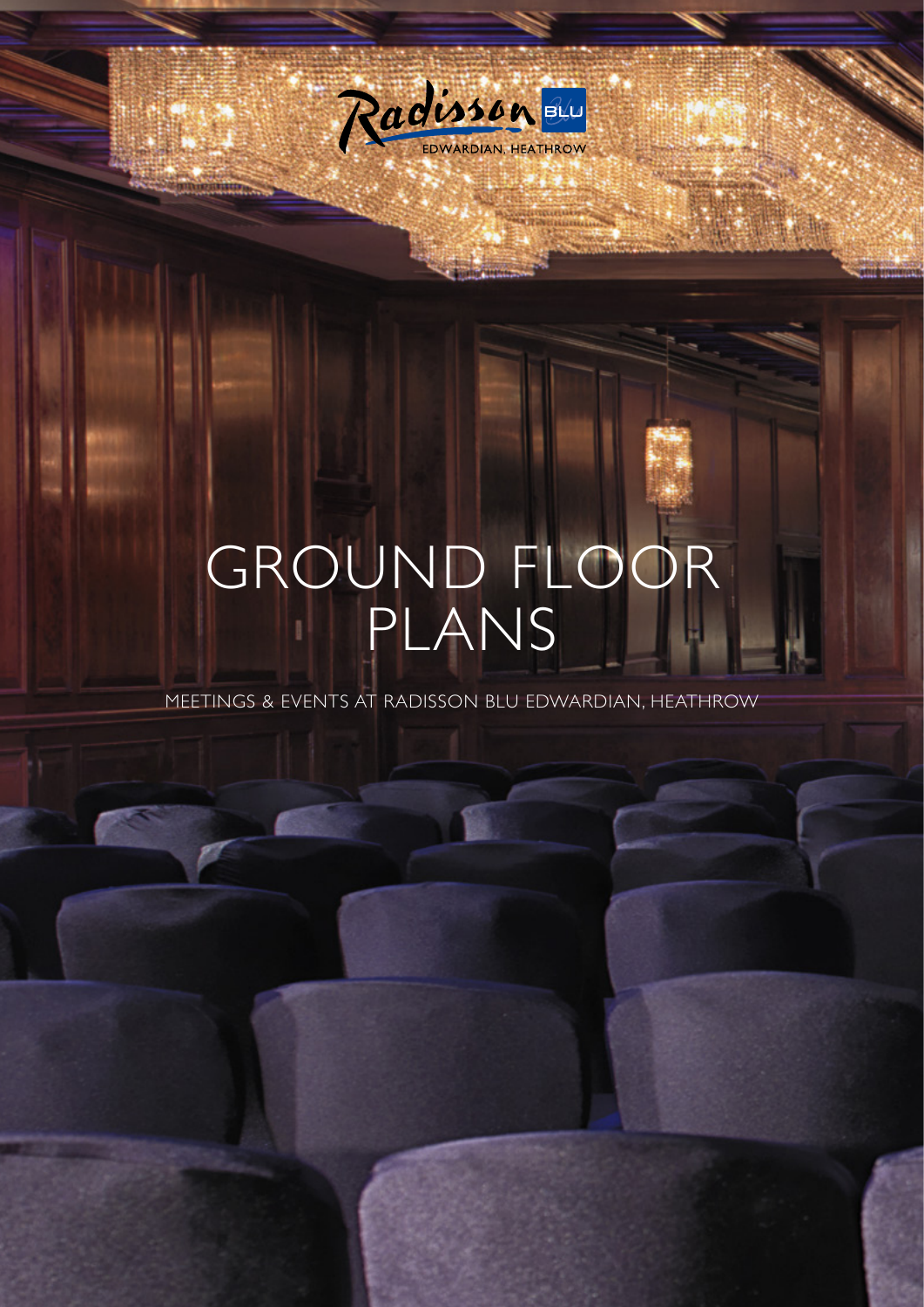

| $=$ Bar & restaurants |
|-----------------------|

 $=$  Beauty & fitness

| <b>GUIDELINE</b><br><b>CAPACITIES</b> | <b>ODDD</b><br>0000<br>0000<br>OOOO<br>oooo<br>oooo<br>pooo<br>ooo | DDD<br>$\mathcal{A}\hspace{-1pt}\mathcal{Q}\hspace{-1pt}\mathcal{Q}$<br>èd,<br><b>ADD</b> | 000000<br>g<br>B<br>000000 | g<br>le<br>00000         | $\triangle \triangle$<br>$\phi^{\text{LQ}}$<br>9 | rawa                     |              |
|---------------------------------------|--------------------------------------------------------------------|-------------------------------------------------------------------------------------------|----------------------------|--------------------------|--------------------------------------------------|--------------------------|--------------|
| NAME OF ROOM                          | <b>THEATRE</b>                                                     | <b>CLASSROOM</b>                                                                          | <b>BOARDROOM</b>           | U-SHAPE                  | <b>CABARET</b>                                   | <b>RECEPTION</b>         | LUNCH/DINNER |
| <b>COUNTY</b>                         | 500                                                                | 230                                                                                       | $\sim$                     | $\overline{\phantom{a}}$ | 230                                              | 500                      | 350          |
| <b>COUNTY A</b>                       | 100                                                                | 50                                                                                        | 32                         | 20                       | 50                                               | 100                      | 60           |
| <b>COUNTY B</b>                       | 70                                                                 | 40                                                                                        | 32                         | 28                       | 40                                               | 100                      | 50           |
| COUNTY C                              | 120                                                                | 72                                                                                        | 36                         | 34                       | 80                                               | 100                      | 100          |
| COUNTY D                              | 90                                                                 | 65                                                                                        | 36                         | 32                       | 50                                               | 100                      | 60           |
| NEWBURY I                             | $\overline{\phantom{a}}$                                           | $\sim$                                                                                    | $\sim$                     | $\sim$                   | $\overline{\phantom{a}}$                         | 500                      | 250          |
| NEWBURY II                            | 150                                                                | 80                                                                                        | 70                         | 60                       | 120                                              | 300                      | 150          |
| PRIVATE ROOM II                       | 100                                                                | 70                                                                                        | 40                         | 35                       | 70                                               | 125                      | 100          |
| PRIVATE ROOM 12                       | 100                                                                | 70                                                                                        | 40                         | 35                       | 70                                               | 125                      | 100          |
| PRIVATE ROOM 15                       | $\overline{\phantom{a}}$                                           | $\sim$                                                                                    | $\overline{4}$             | $\sim$                   | $\overline{\phantom{a}}$                         | $\overline{\phantom{a}}$ | $\sim$       |
| PRIVATE ROOM 16                       | ٠                                                                  | $\sim$                                                                                    | 8                          |                          | $\bar{a}$                                        | $\sim$                   |              |
| PRIVATE ROOM 17                       | $\overline{\phantom{a}}$                                           | $\overline{\phantom{a}}$                                                                  | 6                          | $\sim$                   | $\overline{\phantom{a}}$                         | $\sim$                   |              |
| PRIVATE ROOM 18                       | ä,                                                                 |                                                                                           | 4                          |                          | $\bar{a}$                                        |                          |              |
| PRIVATE ROOM 19                       | $\overline{\phantom{a}}$                                           |                                                                                           | 2                          |                          | $\overline{\phantom{a}}$                         |                          |              |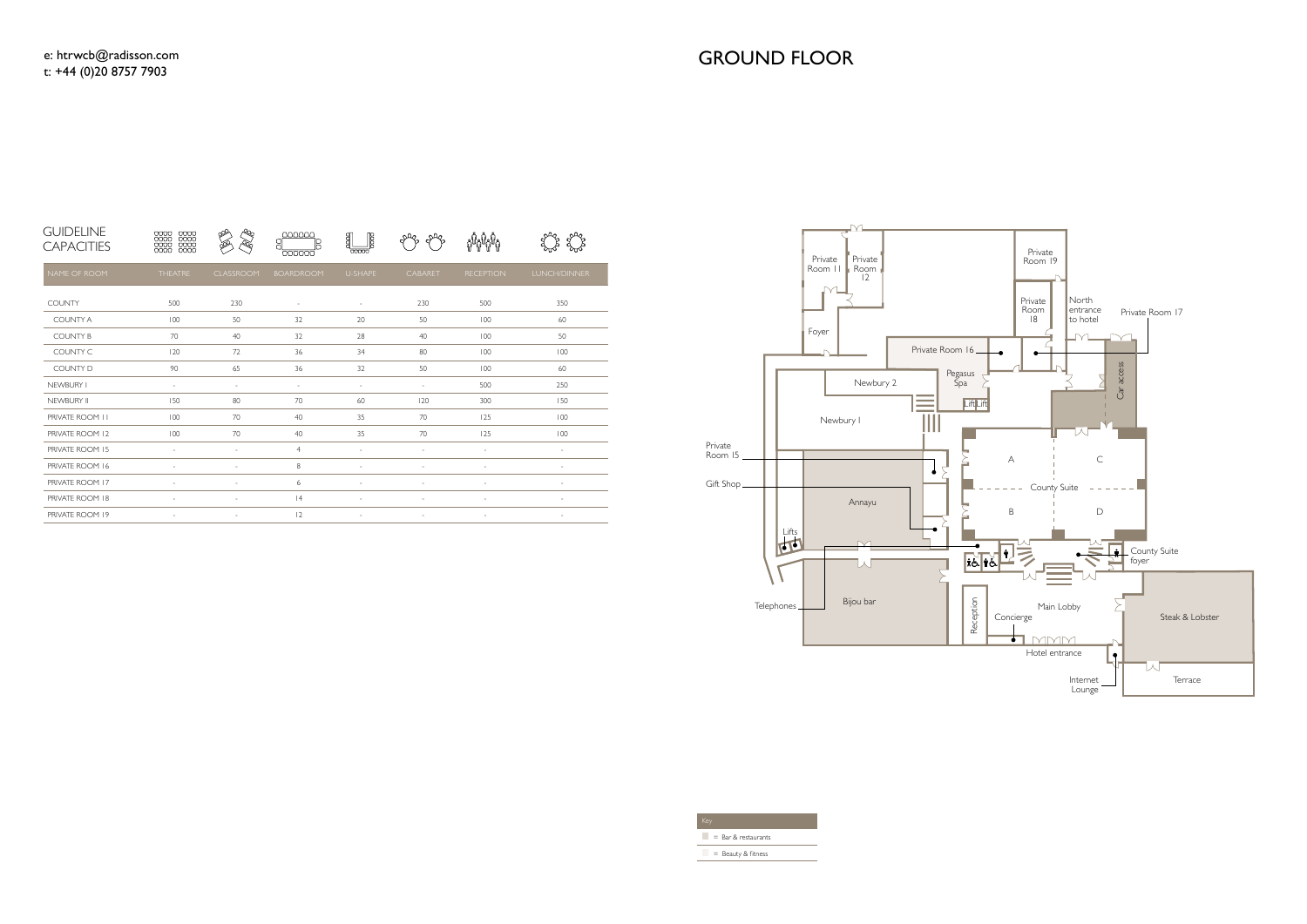## NEWBURY SUITE PRIVATE ROOM 15



### COUNTY SUITE

| Key |                                           |
|-----|-------------------------------------------|
| Т   | $=$ Telephone                             |
|     | $X = 13$ amp socket                       |
| А   | $= TV$ aerial                             |
|     | $T5 = Data access point$                  |
| ⋒   | $=$ Single phase (32A)<br>commando socket |
|     | $=$ Three phase (32A)<br>commando socket  |





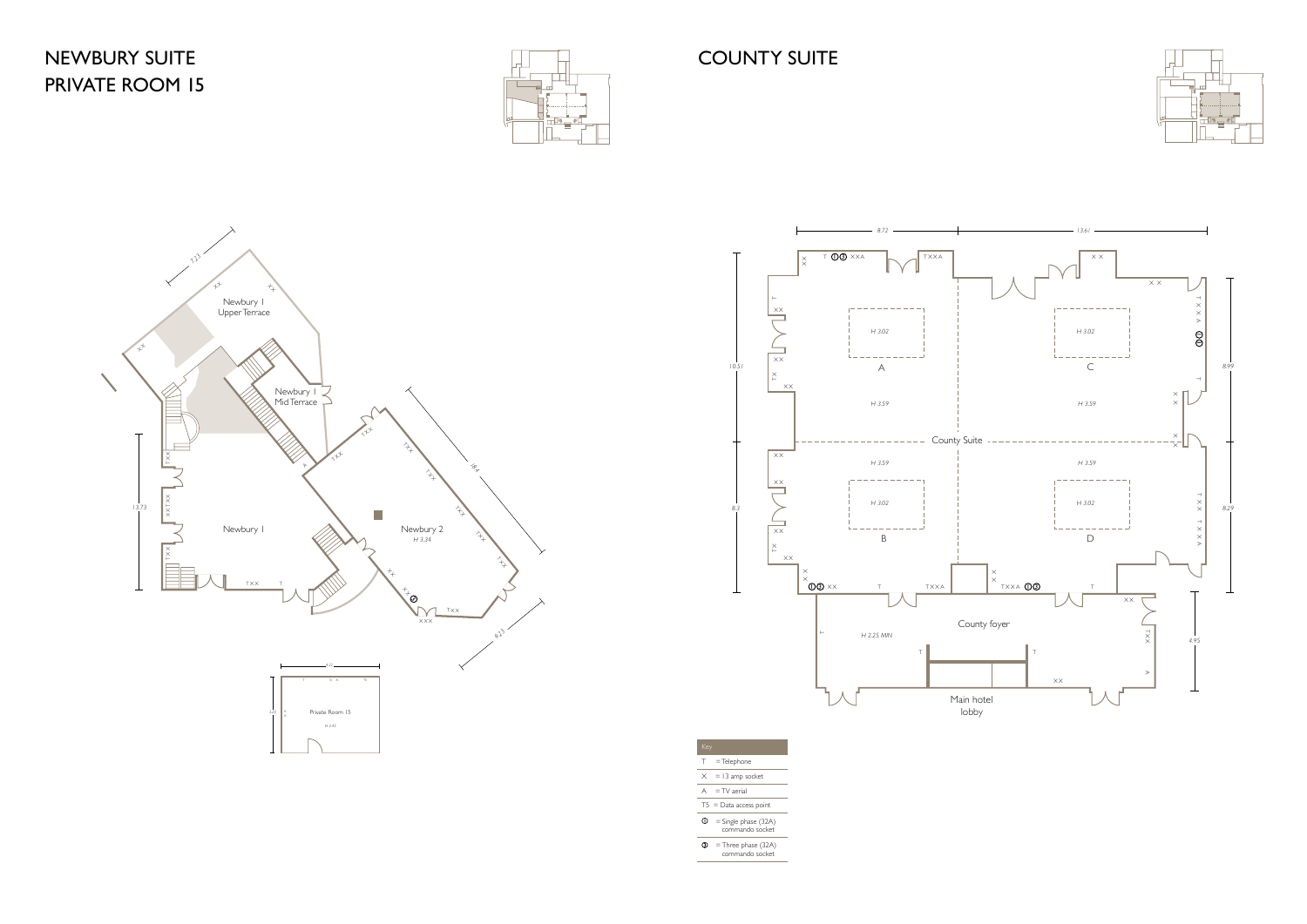

X X





| Key |                          |
|-----|--------------------------|
| T.  | $=$ Telephone            |
|     | $X = 13$ amp socket      |
|     | $A = TV$ aerial          |
|     | $T5 = Data access point$ |